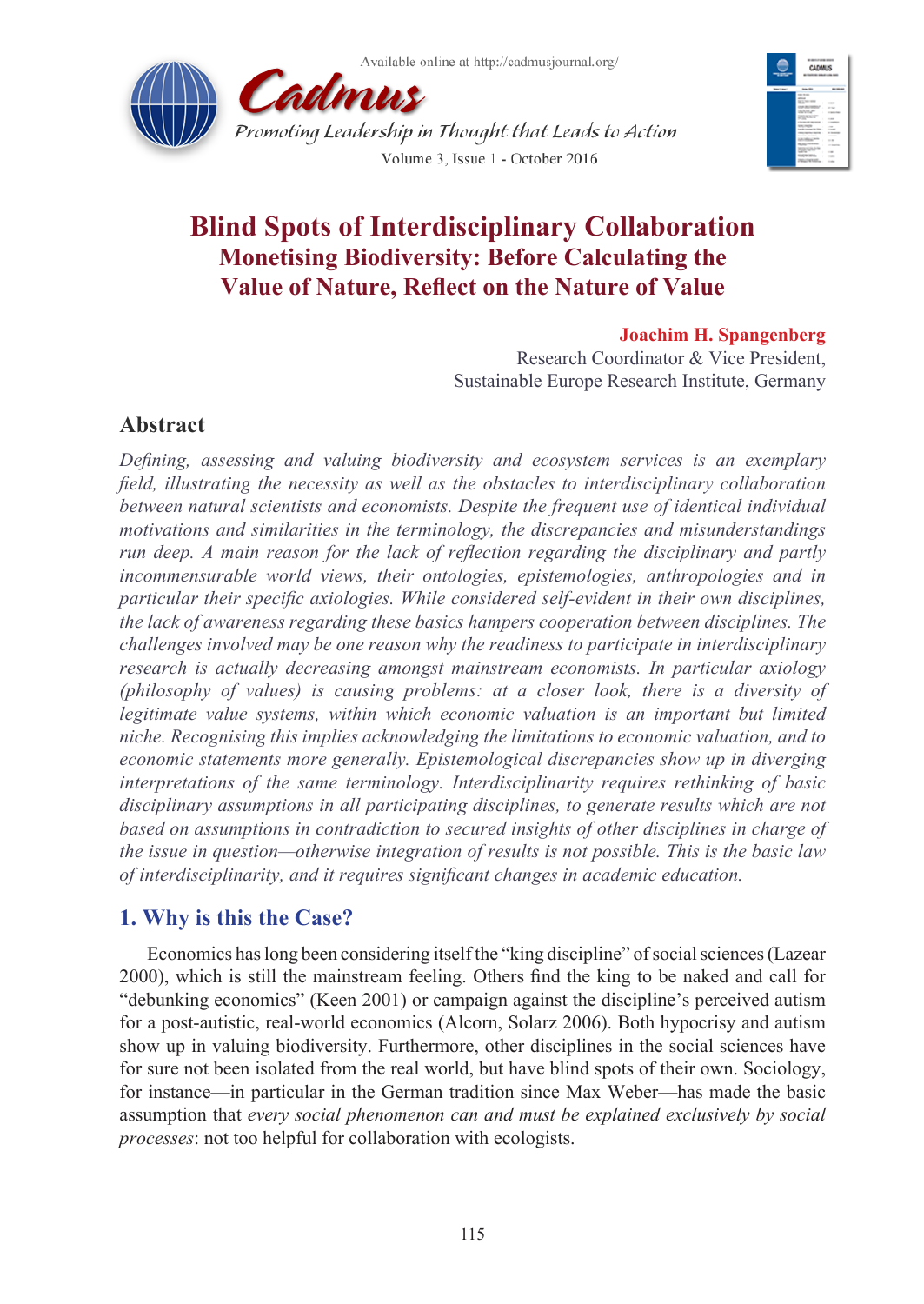Natural scientists, on the other hand, have long believed—and most still do—that they are objective, with no subjective influences, and that they are measuring reality and based on that, exploring the "truth". The resulting attitude towards the policy of "truth speaks to power" is still widespread in the scientific community (Spangenberg & O'Connor 2006), and the basis of the call for "fact-based/science-based politics" in the political domain. However, as soon as political actors use scientific arguments for purposes other than those intended by the scientists, many scholars feel abused and head back to the ivory tower.

Consequently, real cooperation is rare and usually only happens if made indispensable by forces outside the respective scientific communities like funding conditionalities (this refers not to pioneer groups like environmental sociology, ecological economics or social ecology, but the mainstream representatives). Valuing biodiversity and ecosystem services is one such case where the circumstances require the cooperation of disciplines (mainly biologists/ ecologists and economists, with some doses of climatologists, geoscientists, sociologists and political scientists) which are mostly unprepared for doing so. The result ranges from enthusiastically adapting each other's terminology without really understanding its meaning, to plain rejection of others' approach as inadequate.

The enforced cooperation is full of misunderstandings, partly a consensus based on overlapping interests and a joint ignorance regarding the philosophy of science, and partly a clash of cultures. What is becoming rare is cooperation based on mutual understanding and insight into the complementarity of knowledge.

# **2. Consensus with Conflicts**

### *2.1. Consensus Basis I: Subjective Devotion*

Usually bioscientists and economists share a common subjective desire which leads them into this field: to contribute, with their respective disciplinary knowledge, to halt the loss of biodiversity and ecosystem services. Both try doing so by applying their respective methodologies, with the scientific analysis resulting in limits, threshold values, etc. which we suggest should be introduced legally to avoid unacceptable damages (both disciplines most often forgetting the social construction of necessities and acceptability sociologists analyse). Economists use their tools to search for the optimal solution, providing a maximum of welfare (ignoring that welfare is much broader than their monetary yardstick). The personal, pre-scientific joint motivation can establish a strong bond between different agents, a level of mutual trust which even facilitates the mutual acceptance of scientific results without really understanding them or their implications.

Both camps are aware that the conservation needs decisions, and that their advice can influence them. However, both groups undertake analyses and derive recommendations in the context of and shaped by their own world view, its epistemology, ontology, anthropology and axiology (Spangenberg 2016). As a result, they tend to take their respective body of knowledge as the relevant set of information on which decisions should be based, and are unable to recognise their respective limits.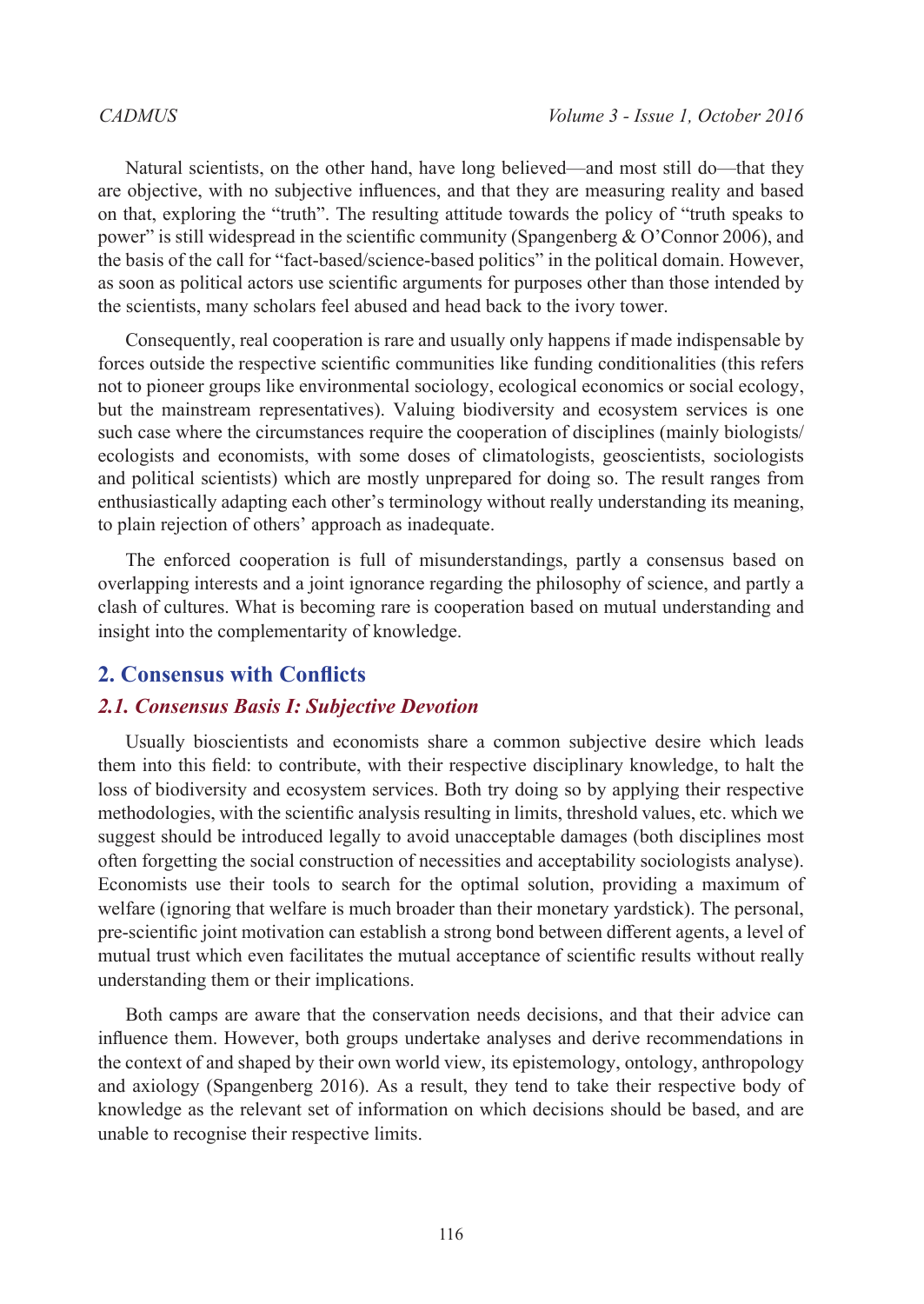### *2.2. Consensus Basis II: Ignorance regarding the Theory & Philosophy of Science*

In the recent past, economic considerations have played a more and more dominating role in decision making. Economically speaking, biodiversity is no public good, but a common pool resource: it is rivalrous (one agent using it diminishes the opportunities of the other agent to use it) and it is difficult or costly to exclude users. Due to the latter characteristic it is no market good, has no economic value, and its value (i.e. its importance) is not reflected in decision making based on economic considerations, e.g. based on cost-benefit analyses CBA. This led both scientists and economists to conclude that defining a price for biodiversity might be an option to overcome its "undervaluation". Doing so, they fall victim to a category error, confusing the non-existence of an economic value with the existence of an economic value of zero.

Following the "causation principle" (*Verursacherprinzip*, established in the German legislation in 1972 and translated into English as "polluter pays principle"), compensation for damages became the norm, usually in the form of non-monetary compensatory measures like establishing restoration or replacement for the damage done. The non-existence of an economic value led to other kinds of values dominating the compensation. More recently, monetary valuation, tradable shares and futures, and biotope banking have become more prominent, all based on the assumption that economic value can be calculated or constructed. The more the monetary aspect of "polluter pays" dominates, the more it is important to monetise biodiversity by including any damages done to the environment in compensation packages. This became even more urgent in Europe with the EU legislation introducing liability for damages to biodiversity, calling for compensation payments.

However, while for bio-scientists the value of biodiversity lies in the importance of a function for the functioning of the ecosystem (and in the case of political ecologists the value lies in the functioning of society), for economists the value is defined as a market price (real or hypothetical) in real or hypothetical markets. The difference in thinking tends to go undetected, in particular as both science and economics share a systematic ignorance towards the philosophy of science, which has the capacity to put the different approaches into perspective.\*

#### *Axiology or the Philosophy of Value and Valuation*

Axiology is one branch of ancient philosophy, encompassing a range of approaches to understanding how, why, and to what degree humans should or do value objects, whether the object is physical (a person, a thing) or abstract (an idea, an action), or anything else. In philosophy, value is a property of such objects, representing their degree of importance. An object with philosophic value may be termed an ethical or philosophical good. Different kinds of value can be distinguished, based on different philosophical traditions and approaches (for a more detailed version see Spangenberg & Settele 2016):

• *Ideal values* emerge from Platonism, the view that there exists such things as abstract objects, real and objective things that exist independently of us and our thinking, which

<sup>\*</sup> The analysis in this section follows the approach of A. Lerch (2002), but draws different conclusions.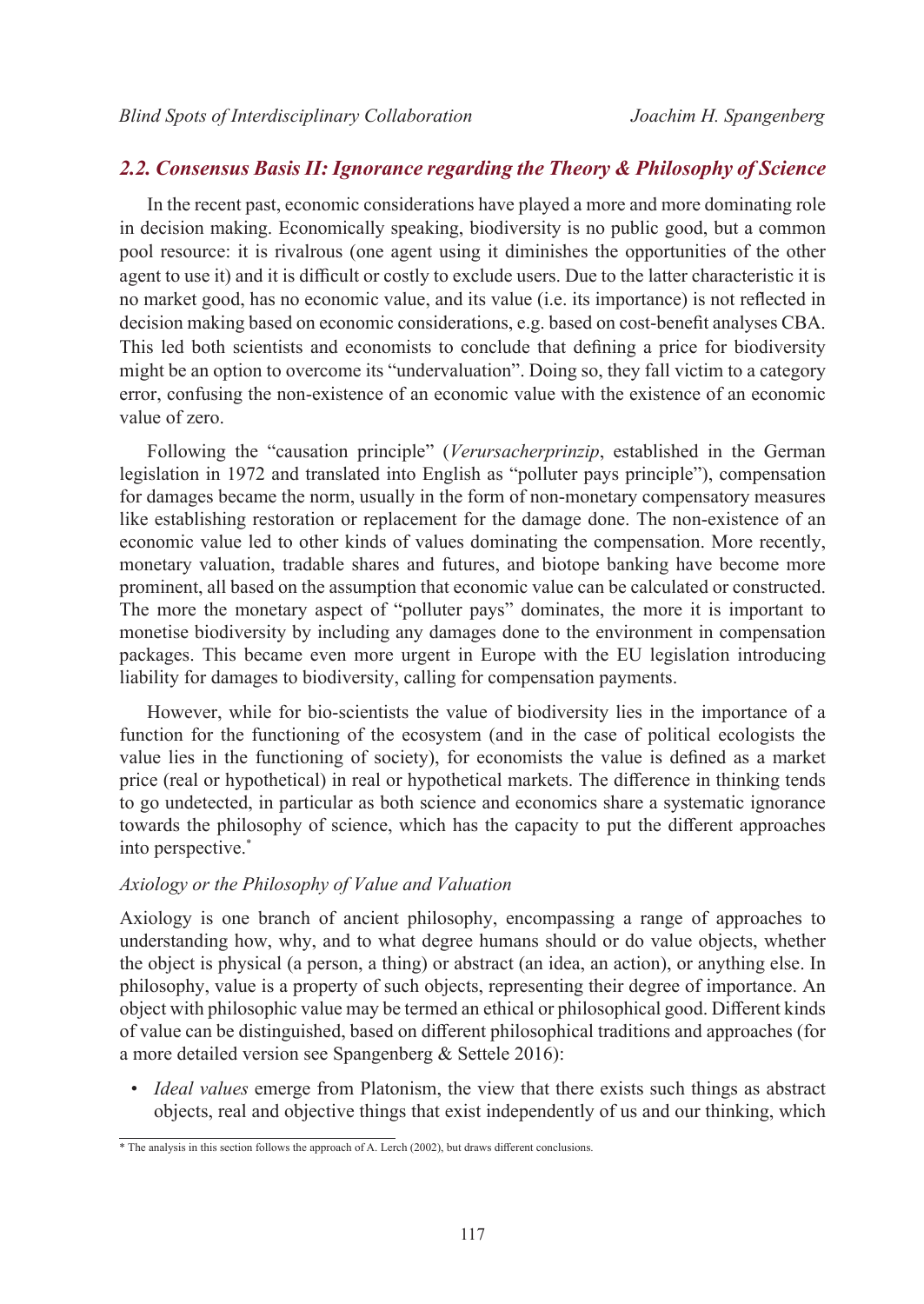are entirely non-physical and non-mental. In addition, they are unchanging and causally inert—that is, they cannot be involved in cause and effect relationships with other objects (Balguer 2009). Ideas and values are such abstract objects, eternal, unchangeable, perfect types, of which particular objects of sense are imperfect copies. As these ideas cannot be perceived by human senses, whatever knowledge we derive from that source is unsatisfactory and uncertain. In his "hierarchy of ideas", including justice, truth, equality and beauty, among many others, Plato identified the idea of the good as the supreme and dominant principle, determining the value of different actions. Valuation then may be described as treating actions themselves as abstract objects, allocating value (i.e. a degree of importance) to them based on their content of goodness. This allows for an ordinal scale ordering of actions, but not for a cardinal measurement.

- *Real values* are emphasised by Naturalism, a summary term for a variety of philosophical, scientific and artistic approaches. As opposed to Platonism, they consider real world objects as the only relevant basis to be taken into account, while all phenomena and hypotheses beyond this, in particular all those commonly labelled as supernatural, are either false or not inherently different from natural phenomena or hypotheses. The approach of ontological naturalism can be summarised as "nature is all there is and all basic truths are truths of nature" (The Encyclopedia of Philosophy 1996). Epistemologically, this leads to methodological naturalism, the requirement that hypotheses are explained and tested with reference to natural causes and events (familiar to natural sciences, but less so to economics). In this system of thought, values are necessarily determined by the inherent characteristics of the natural objects, which are predetermined and evolve according to the laws of nature, not subject to human judgement.
- *Subjective values* are also based on real world objects, but are not based on their inherent characteristics, but on subjective preferences. Thus they are not natural characteristics, but social constructs, based on what humans individually or collectively value as important to them. This is the domain of economic valuation, but covers not only economic values. Instead, subjective values can be
	- *Intrinsic*: the value of moral subjects (anthropocentrists and biocentrists disagree whether this comprises only humans or also animals, but both emphasise the importance of this value category). As a value intrinsic to the subject as such, it can neither be enhanced nor be diminished by the situation the subject is in, and thus constitutes an equality of value between all humans (at least). The intrinsic value is the basis for general human rights, and the campaigns for animal rights. Since it is tied to the subject, it is a priori not open to exchange and substitution.
	- *Inherent*: utility directly provided by a unique object (as opposed to a subject which has intrinsic value). As typical of utilitarianism, traits of an object are judged by humans regarding the utility they provide. Inherent value exists if a good which cannot be substituted is valued for its own sake. For instance, for bird watching a binocular has instrumental value (see below), but the birds themselves have inherent value.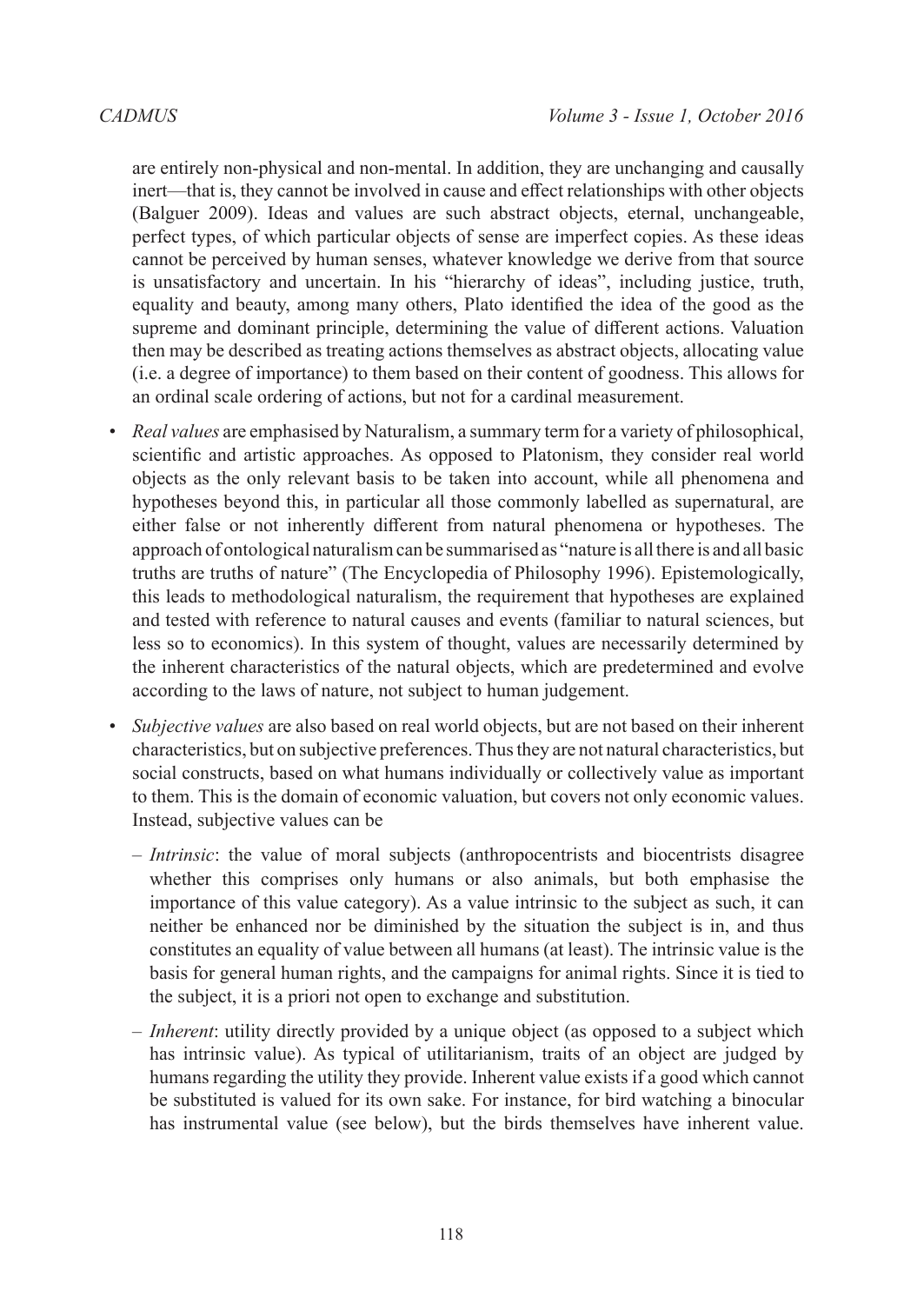However, which elements of nature are unique, and which ones are indispensable, or in which state of the overall ecosystem the elements cannot be substituted even at the margin will remain disputed and can probably only be decided case by case.

- *Instrumental*: an object has instrumental value as a means for achieving a given purpose. As the same object can be used for different purposes, instrumental values cannot become absolute values, but the value of the same object can vary with the purpose for which it is used. Achieving the purpose provides a utility, and the instrumental value is the value of this utility. A landscape, an ecosystem, can be assessed to have very different utility, depending on whether it is analysed from the point of view of resource use, or from a leisure and health perspective. Some economists (most prominently Marx) distinguished between two kinds of instrumental value:
	- *Use value* describes the utility from having access to and being able to use a certain object. It comprises the solving of problems, improving the quality of life (improvements in a given situation), and also the personal satisfaction gained from the use of the object. Thus use value and the understanding of utility it incorporates are multidimensional, and—for subjectively valued, for instance, inherited objects can be much higher than the exchange value.
	- *Exchange value* measures the value by determining the ratio in which objects (in this case called goods) are exchanged against each other based on the subjective preferences of different agents for one good or the other. Note that in this case utility is conceptualised as a scalar, a common property of all goods, not directly measurable or quantifiable, but is the basis of all exchanges or transactions. According to this concept, goods of all kinds are mutual substitutes exchanged on markets, and the ratio of their exchange is based solely on their respective utility.\* Modern economics is essentially a theory of exchange, and defines a cardinal scale of product values based on it. This value increases with the scarcity of the goods traded, and decreases when cheaper or superior substitutes are developed.

However, exchange can still be barter trade, i.e. without monetisation of goods (one cow is three sheep, one sheep is two pairs of shoes, but how much is a camel? Or in the modern version: how many tanks for a million barrel of oil?). This is where monetisation comes in, with money providing a universal means of exchange, and a storage for value. As all value is measured in transactions, the market price reflects the utility and is used as the only yardstick to measure the value of goods (goods not traded on markets have no monetary value).

Furthermore, the exchange value does not measure the utility provided by a stock of goods, but only the marginal utility, i.e. the price of one additional unit of the good,

<sup>\*</sup> To explain the market mechanism, individual preferences have to be aggregated into a collective demand curve, a mathematically questionable procedure but indispensable to economic theory, see Keen 2001. Assuming this kind of rationality, postulating market clearance and the emergence of equilibria, the economy is perceived as a fully deterministic system, a mechanical clockwork (early economists in the 19th century, deeply impressed by the achievements of contemporary physics, described their profession as the mechanics of the economy). This results in an under-complex model of reality, see Allen 2001; 2014.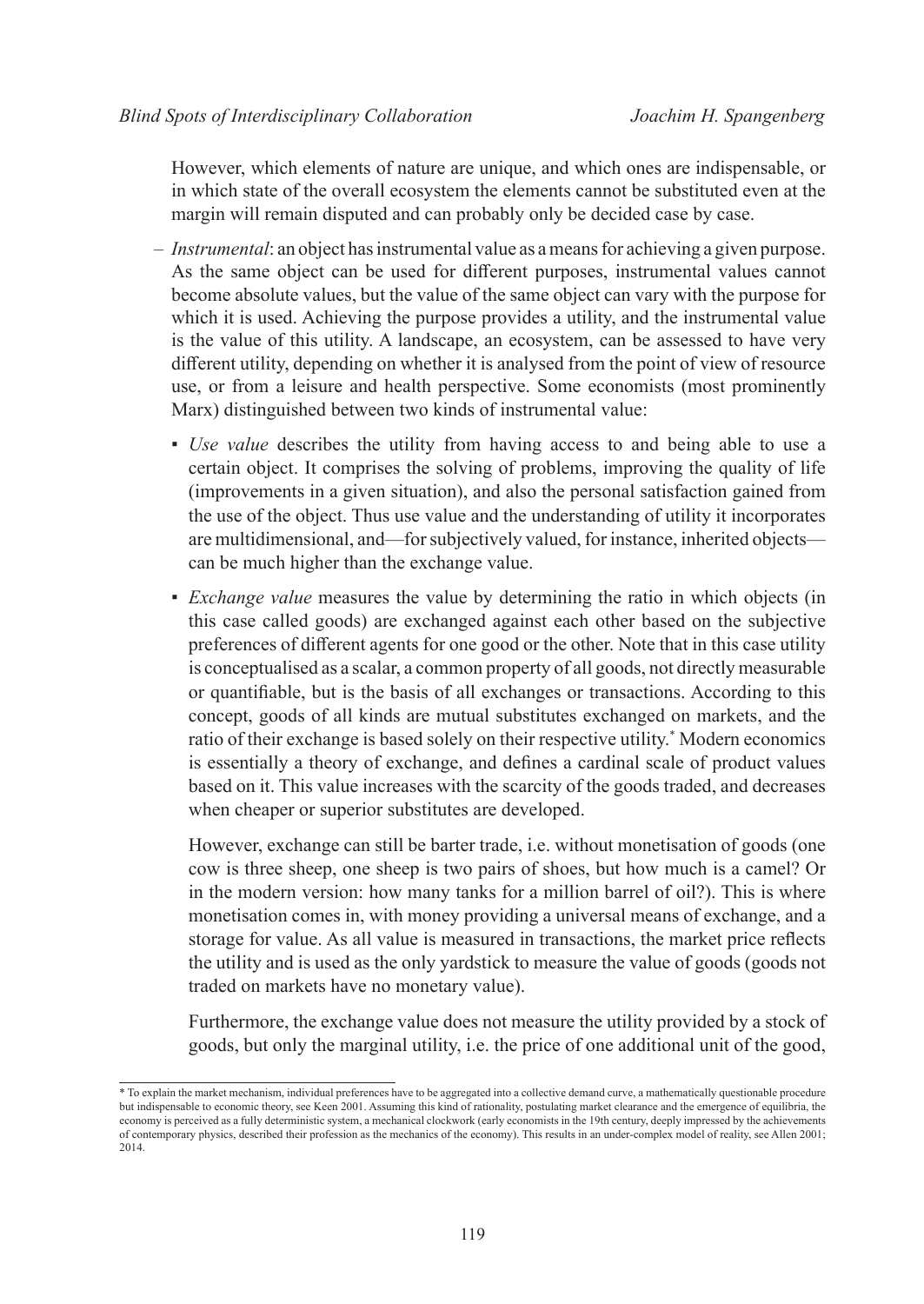dependent on the relative scarcity prevailing. Marginal utility based valuations are *per definitionem* not applicable to valuing the stock as a whole, and they cannot be added up. It is impossible to determine the total value of a good, e.g. all freshwater on Earth, but the economic value of one more glass of water can be measured: that is the market price people are willing to pay for it. Obviously, this price will change with the external conditions, in particular with scarcity or abundance of the good, and with their financial endowments.

Given the diversity of value definitions and their diverging underlying concepts, consider the economic understanding of the value of an ecosystem: as such, it is a stock, not traded and thus has no value. But it provides services, which are flows people are willing to pay for. Then the total payment over the period of use, i.e. the value of a certain service aggregated over time (and depreciated, but this is a different issue)\* is taken to represent the value of the stock, i.e. the ecosystem. This is as close as economics gets in measuring the monetary value of ecosystems, but it usually ignores that each ecosystem provides a diversity of values between which trade-offs may exist. Calculating the maximal value implies an optimisation process, exploiting all different services over time so that a maximum of utility/income is generated. Even theoretically it is hardly conceivable (natural systems have infinite characteristics, i.e. they cannot be described exhaustively with a limited number of statements). The very attempt usually takes too much effort, and so only a few easily measurable services are taken into account (like freshwater provision and carbon fixation). Other services go unaccounted, let alone fill up bioscience knowledge gaps.

*"Pricing unique, and thus non-substitutable objects, means treating objects with an inherent value as ones with only an instrumental value, specifically an exchange value: it is a category error, and no refinement of the measurement methodologies can overcome it."*

In a nutshell, economic valuation is necessarily only partial, as amongst the subjective values only the instrumental ones are taken into account, and amongst these it is undefined for intrinsic, inherent and use values, but only for exchange values. It is necessarily marginal, capable of valuing one unit of goods on markets, but not the stock of goods they flow from. Applying it to stocks is a methodological choice error, and cannot be corrected by skilful modifications of measurement methods. Pricing unique, and thus non-substitutable objects, means treating objects with an inherent value as ones with only an instrumental value,

<sup>\*</sup> The depreciation rate is decisive for the "value of the future" as for instance at 3% or 5% depreciation, any event in 100 years has only marginal meaning today, even global climate change. Depreciation assumes that future generations will be better off, thus constituting an imminent necessity of economic growth, and the assumed rate (chosen subjectively) represents a kind of "inherent ethics". For a critique of assuming an exponential discounting function see e.g. Gowdy et al.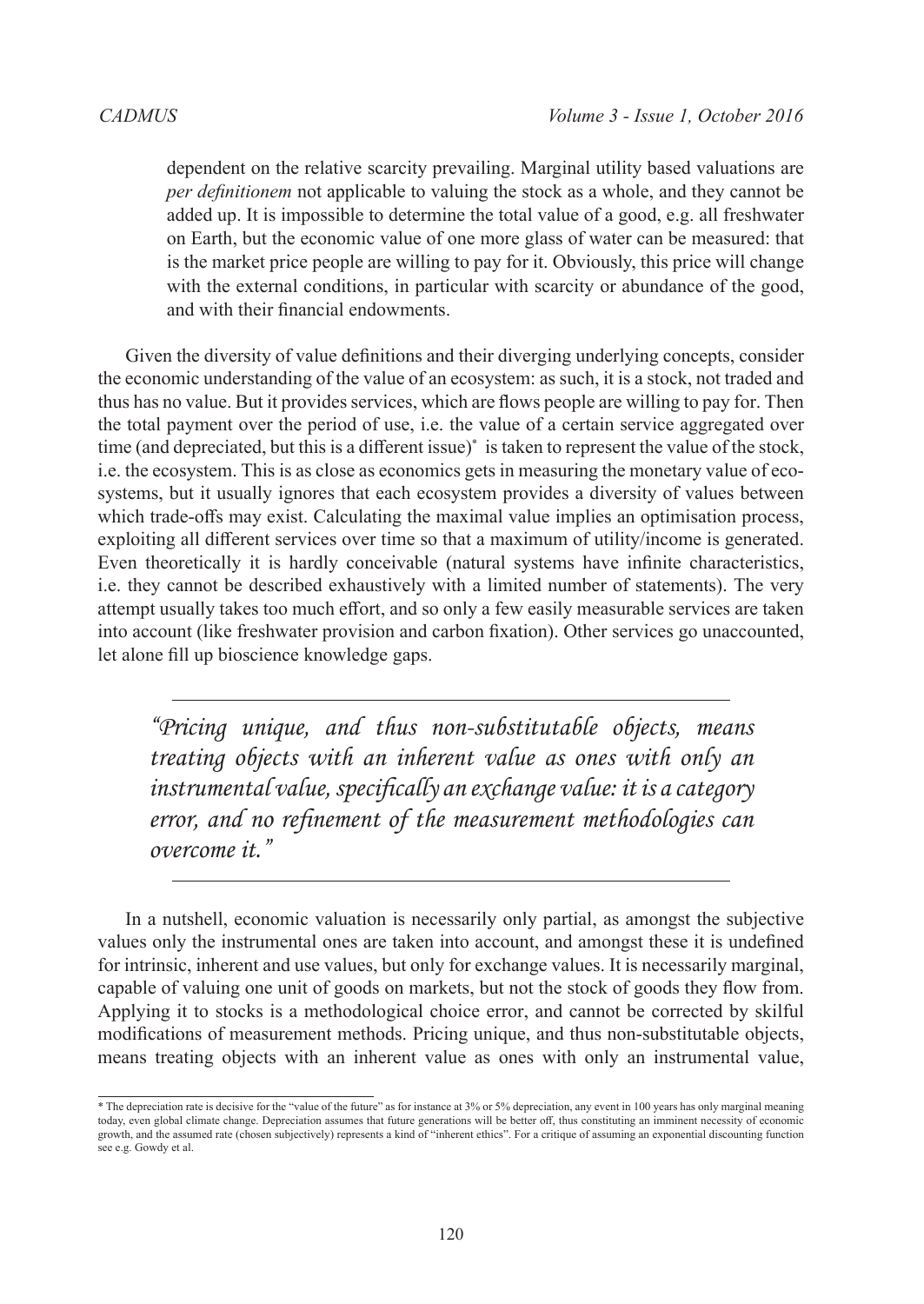specifically an exchange value: it is a category error, and no refinement of measurement methodologies can overcome it. However, what is non-substitutable, subjectively and objectively, is disputed. In economics, a functional substitute is not one which replaces all functions of another object, but one which provides an equivalent utility.

*"In the domain of purpose, everything has either a price or a dignity. Whatever good has a price can be replaced with something equivalent; goods standing above all pricing, and thus having no equivalent, have a dignity."* **– Immanuel Kant**\*

#### *Exchange Value Calculations: Going Beyond the Limits*

For products traded in markets, the market prices equal the exchange values. However, biodiversity is not traded, so valuations use several hypothetical constructions to derive exchange values. Option values are a direct measurement, covering hypothetical prices for alternative uses of the same resource in real markets. Indirect measurements in real markets are damage cost, like the loss of yield due to invasive species or pollinator loss (they do not measure the value of biodiversity, but the lost contribution from biodiversity to wealth creation; double counting is the rule rather than the exception). Indirect measurements, in hypothetical markets are repair, avoidance and replacement cost, with an increasing degree of uncertainty due to the assumptions which have to be made regarding future prices of substitutes. Despite this caveat, all these price calculations are based on assessing the value of market goods, and thus represent none of the category errors mentioned above. Here the difficulty is more as most of these valuation methods have a high level of uncertainty, and lead to different results.

*"A basic assumption in neoclassical economics is that individuals with fixed preferences show a deterministic behaviour, forego choice, and thus have no freedom of choice."*

The situation is different for the valuation of non-market goods in hypothetical markets, based on stated or otherwise revealed preferences. The latter are rather case specific; they include in particular the prices of houses assumed to be a stand-in for the quality of their location (an assumption empirically falsified), and the expenditure for reaching a certain location as the value of being there (travel cost)—easy to measure but difficult to interpret.

The most frequent measurement method is based on stated preferences, the figures people give when interviewed for getting access to a certain amenity or the compensation they demand for losing it. Besides mixing exchange and use values, such figures have little to do with payments in real markets but are ethical statements of diverging quality as is well known from sustainable consumption research. All the diverse methods based on stated preferences

<sup>\*</sup> Author's own translation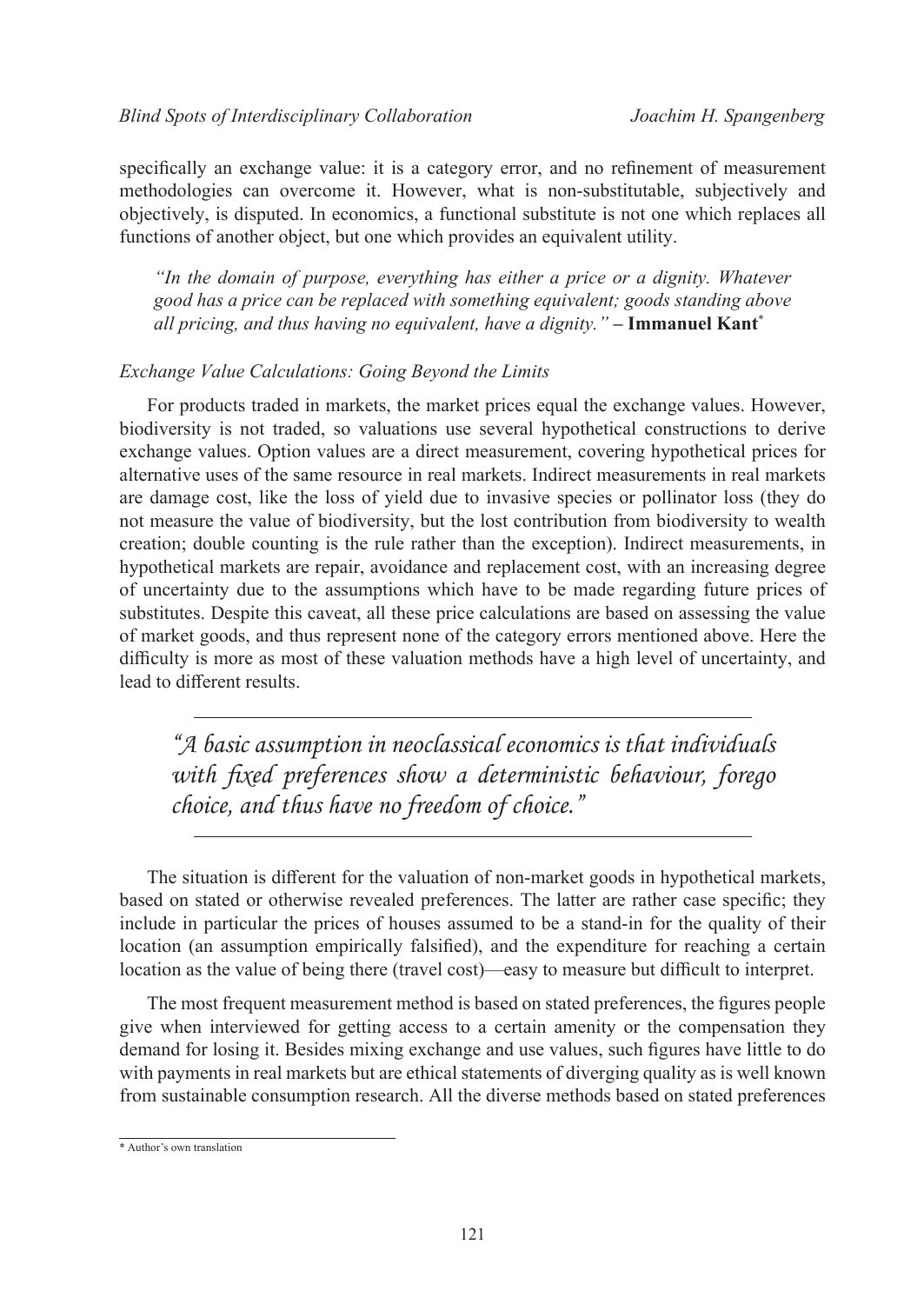are applied to value non-market goods, and thus the objects of measurement are usually characterised by their inherent or intrinsic value: monetisation in these cases is an applied category error.

Furthermore, asking for the willingness to pay in such contingent valuation (CV) experiments presupposes rational choice. In order for this approach to have any predictive power, economists must assume that preferences do not change over some period of time. So a basic assumption in neoclassical economics is that individuals with fixed preferences show a deterministic behaviour, forego choice, and thus have no freedom of choice. This is inherent to the theory's determinacy: without determinism, no neoclassical theory, with determinism no choice. Consequently, many normal human behaviours are prohibited under the neoclassical notions of rational choice and rationality, and the lack of conceptualisation of the individual or economic agent, leaving out cultural norms, tastes, social motivations and institutions, makes this result inevitable (Rees 2006).



*Fig 1: Monetising Ecosystem Services*

Bio-scientists have problems of their own: they tend to work in a world without human influences (or, if they are taken into account, they are dealt with as external forces, as given, not as parameters to be changed). These diverging approaches to biodiversity and its value are based on diverging world views, underlying patterns of perception which determine (and are shaped by) the basic assumptions of the disciplines, not their explicit teaching or applied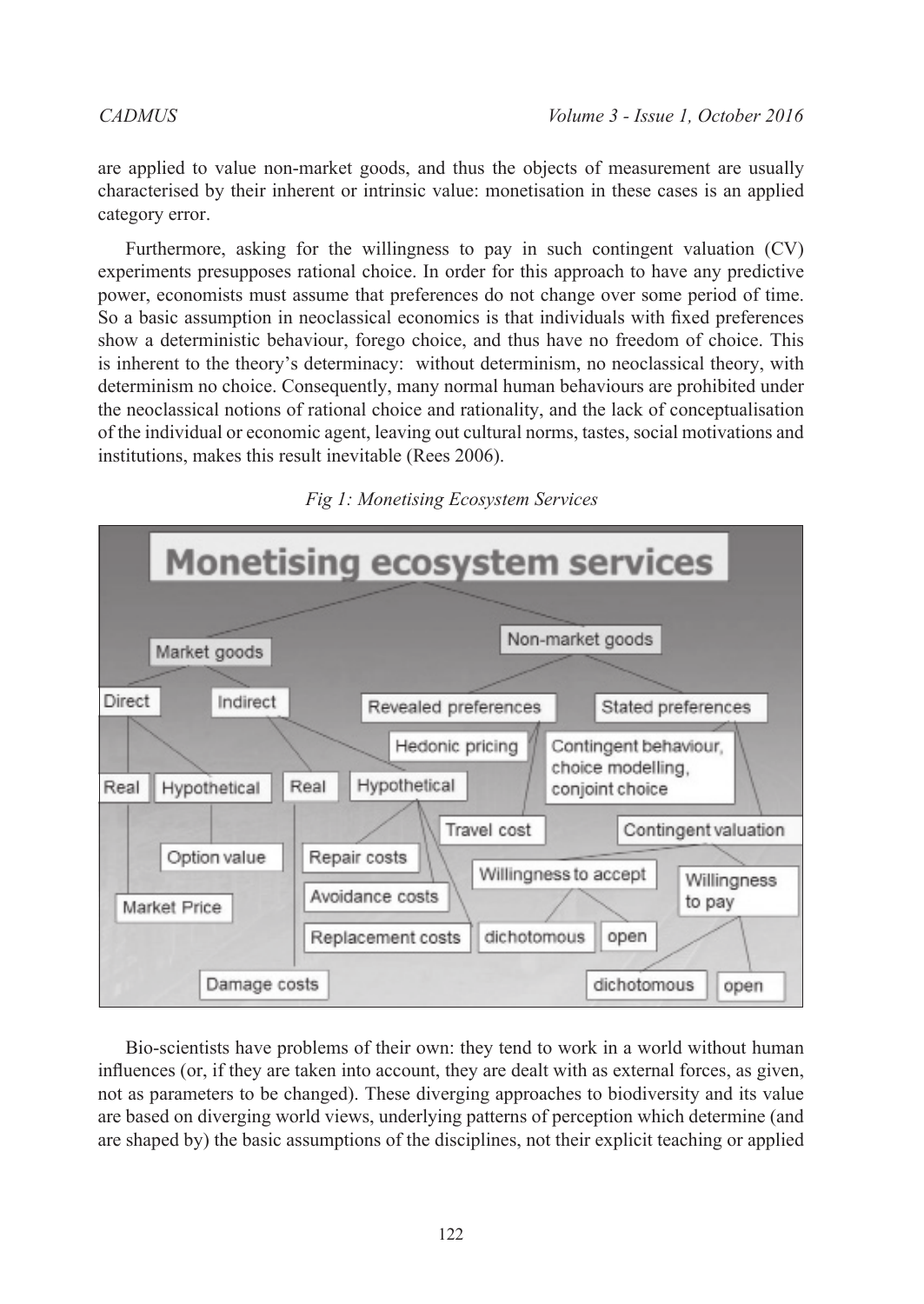methods. To understand the different approaches, a brief look at the pre-analytical world views (Daly 1996) may be helpful.

*In ecology*, species and numbers play a key role, but energy is another currency that can be used, as demonstrated first by Lindeman 1942.

*In economics*, utility (a non-quantifiable scalar) is the key unit, measured through market prices. A labour theory of value (in classical economics including Marxism) was given up, but an energy theory of value pops up again and again (Costanza 1980).

*In ecology*, on the population and ecosystem level, spatial structures including abundances play a key role (spatial spread, island biology, etc.). Thus most ecosystem models are spatially explicit, often GIS based.

*In neoclassical economics*, space as a category does not exist, it is free of space and real time. Only recently Paul Krugman, a Keynesian economist, showed that space has a role to play in economics, which earned him the 2008 Nobel Prize. Conventional Economic models are space independent and based on national statistics.

*Community ecology* (e.g. cascades) concentrates on the higher level, above populations, and since May (1975) ecosystems and their complexity have been in focus.

*Macroeconomics* describes complex systems, but uses mechanistic equilibrium models (even system dynamics models are heterodox), thus simplifying the analysis to make it fit the theory; empirical tests take place in the models (Spangenberg 2014).

*In ecology*, a range of approaches has always been used, and interdisciplinarity has proven fruitful (e.g. game theory, Maynard-Smith 1976, Dawkins 1978), with resilience and evolution as the key concepts.

*In economics*, different approaches constitute different, competing and mutually exclusive schools of thought including evolutionary economics (Schumpeter), ecological economics (Daly, Martinez-Alier, Söderbaum) or institutional economics (Veblen). The mainstream tries to "reintegrate" them by interpreting new approaches on the basis of its own paradigm (see the "Keynesian synthesis", which has little to do with Keynes), while only slowly rejuvenating itself. Even celebrities (Krugman, Stiglitz) criticising not only symptoms but some of the basics risk falling out of favour.

*Qualities* are of crucial importance in *ecology* (and in many social sciences and the humanities), but not in economics. They cannot even be expressed in economic language unless they get translated into a quantitative change in economic parameters.

*Diversity* is a property of ecological systems which (potentially, and empirically in some cases) enhances their resilience. It is of no relevance in neoclassical economics. Diversity means not everything is at the maximum efficiency level, and thus reduces the provision of utility. In evolutionary economics, diversity is considered to stabilise the economy against shocks. Nonetheless, this "insurance function" is dedicated to maintaining a maximum of utility providing services at minimal cost, since they must not be too "expensive".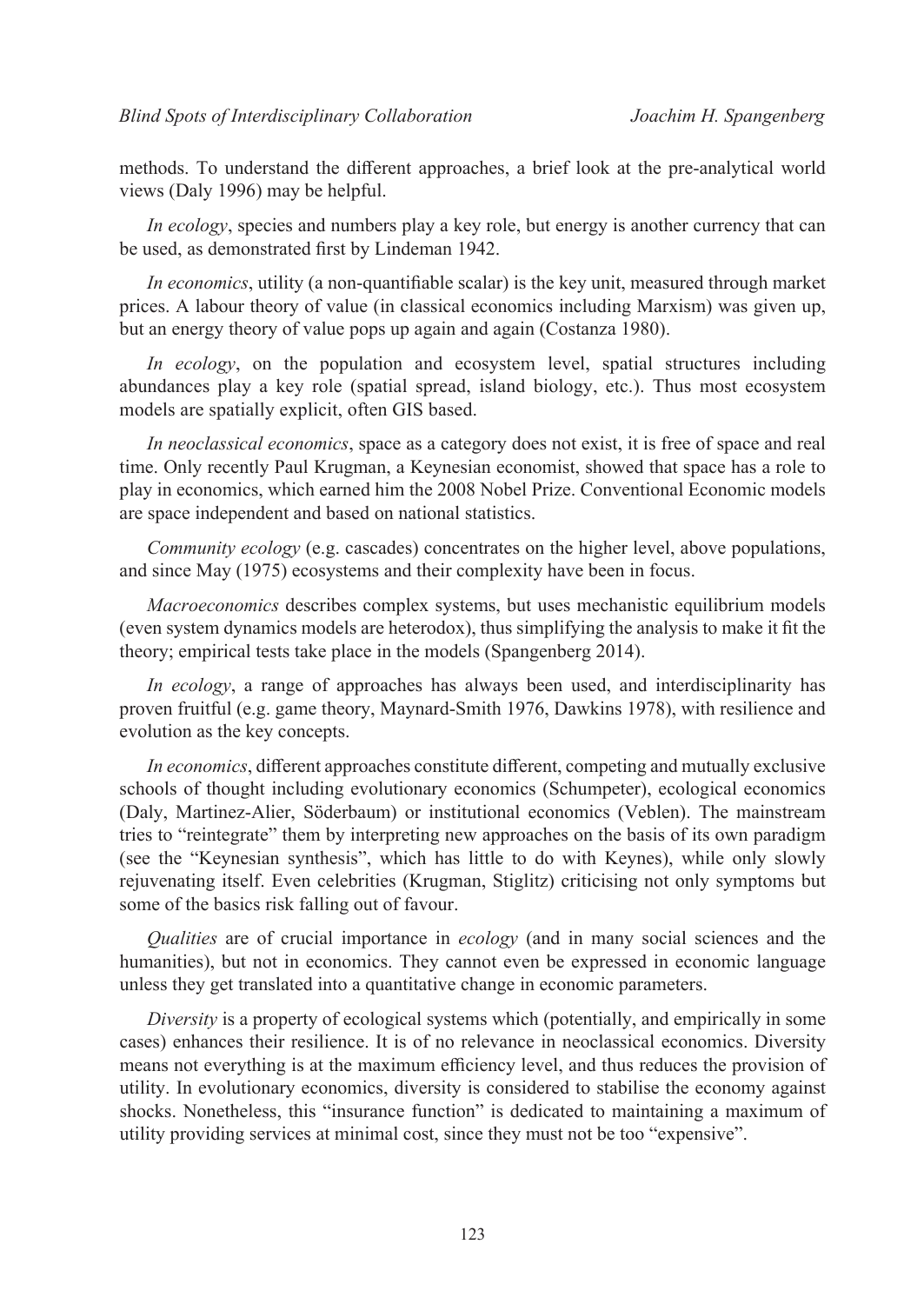# *2.3. Consensus Basis III: Conceptual Misunderstandings*

Based on the different, mostly non-overlapping world views, systems of thought and argumentation, including specific nomenclatures, have developed. Unfortunately, some terms are shared by several disciplines, although each one gives a specific meaning to it. As a result, different concepts are used under the same name, and it requires a basic understanding of the different disciplines to identify commonalities and differences. Some examples include:

- *Optimal Solutions*: economists look for the optimum in a mechanistic, static system, the highest utility provided overall (distribution plays no role, the optimum is defined as the maximum of the one variable analysed, utility), and whether the system is always in the equilibrium state (the disequilibrium of adjustment processes is considered transitory, and judgement/measurement refers to the equilibrium state).
- *Systems*: economic systems are teleological, they develop naturally to maximize utility, reaching an optimal state if not disturbed by external influences. Ecological systems evolve without a target, are non-teleological, and there is no such thing as an optimum state from a biological point of view.
- *Competence* in science is restrictive, based on knowledge of the object area. In economics the understanding is broad, based on mastering the economic methodology and applying it to diverse object areas.
- *Proof* in science is not possible (unlike in mathematics), instead falsification and evidence are used. In economics proof by theoretical conclusion from existing economic theory, and evidence mainly from models based on the same theory.

## *Problems of Decision Making*

Given these differences in basic concepts and self-perception, meetings of scientists and economists indeed represent a clash of cultures (if there has ever been one, this is it). This becomes most obvious to those not involved in the dispute when both approaches are used to derive policy recommendations, with diverging results. Political decisions (like business strategies) are always decisions under incomplete information; strategic decisions are often confronted with risk, uncertainty and ignorance.

- **Risk** means knowing the potential impacts of a decision, but not the probability.
- **Uncertainty** means not knowing all potential impacts, but having an idea about the probability that something might occur.
- **Ignorance** means having no idea of either.

Neither natural science nor economics has developed systematic means to deal with these different qualities of information: science tends to exclude all but the "hard facts" from its considerations, while economics tries to transform all kinds of uncertainty into stochastic probabilities to make them accessible to (a fuzzy version of) the deterministic economic concepts inherent e.g. to CGE (Computable General Equilibrium) models. Thus while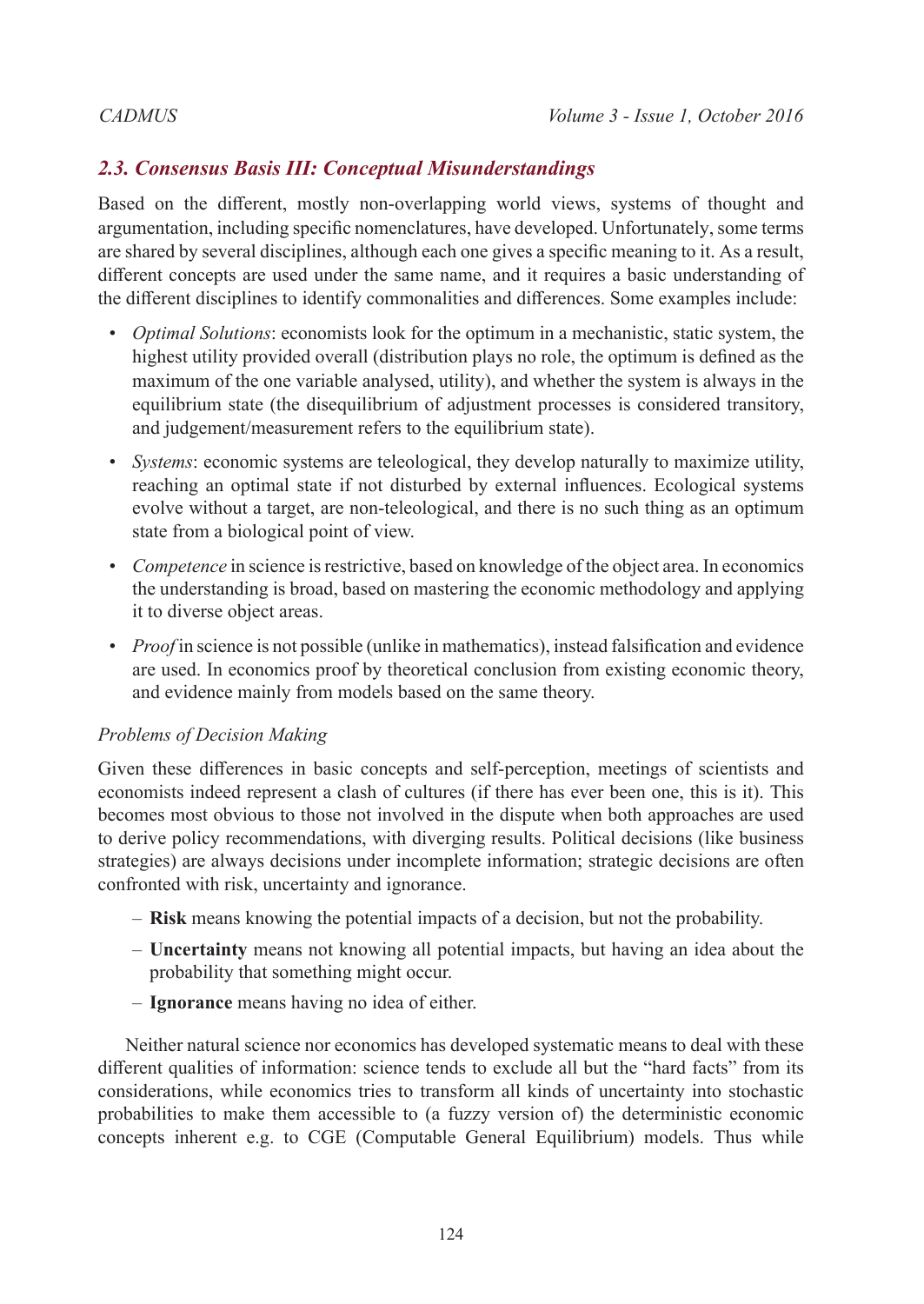economists reduce the complexity of reality to make it fit their tools, scientists in order to avoid type 1 errors (claiming a false right) systematically produce type 2 errors (ignoring a right, thus claiming a false wrong).

In continental Europe it is an established truth (a social construct) that politics has to take potential but unproven effects into account, i.e. to avoid type 2 errors, resulting in the precautionary approach. This has long been contested by the USA and other Anglo-Saxon countries, calling for evidence based decisions, i.e. for scientific proofs focussed on avoiding type 1 errors. In this approach, the results of economic models are usually considered evidence.

Thus in the Anglo-Saxon world decisions are systematically based on economic Cost Benefit Analyses (CBA), even in extreme cases. For instance, the European Commission, after calculating that about 5 million Europeans would die from heat related illness by 2100 if no effective climate change adaptation policy is established, then asks: does such adaptation pay out? (EU White Paper on Climate Adaptation). As opposed to that, in Continental Europe decisions (at least until the mid-1980s) have been based more on the scientific approach, introducing limits and thresholds, while economics was used for cost effectiveness calculations, i.e. to help identify the most effective way towards achieving politically defined objectives. Unfortunately, the results of both methods are far from identical, regarding the limits as well as the means.

# **3. Conclusion and Lessons Learnt**

#### *Interdisciplinarity and Transdiciplinarity – Post-normal Science*

No single discipline commands all necessary knowledge to deal with complex, co-evolving socio-environmental systems. The existence of different levels and scales even implies the unavoidable existence of non-equivalent descriptions of the same system (Giampetro 1994).

This led us to suggest a law of interdisciplinarity: *No discipline must make assumptions which are in open contradiction with the consensus of other disciplines*. Note that this does not rule out contradictory results, but refers to assumptions, and does not favour a specific school of thought, but refers to the consensus.

Methodological differences and the enormous competition in each discipline as the (still) rather exclusive peer group often condemn interdisciplinary work as a kind of a hobby besides the "real scientific" work.

It cannot be enforced, but supported, e.g. by incentives like cross-cutting PhD positions (and collaborating supervisors), by grants and research funding (with a diverse spectrum of reviewers), joint workshops, symposia and publications (although the latter may be difficult as most interdisciplinary journals have low impact factors).

Not even all disciplines together could possibly derive a joint, exhaustive and contradiction free system description: they would miss out other sources of knowledge. Stakeholders contribute relevant knowledge, and thus the establishment of an extended peer community including non-scientific knowledge is a means to improve scientific advice, in particular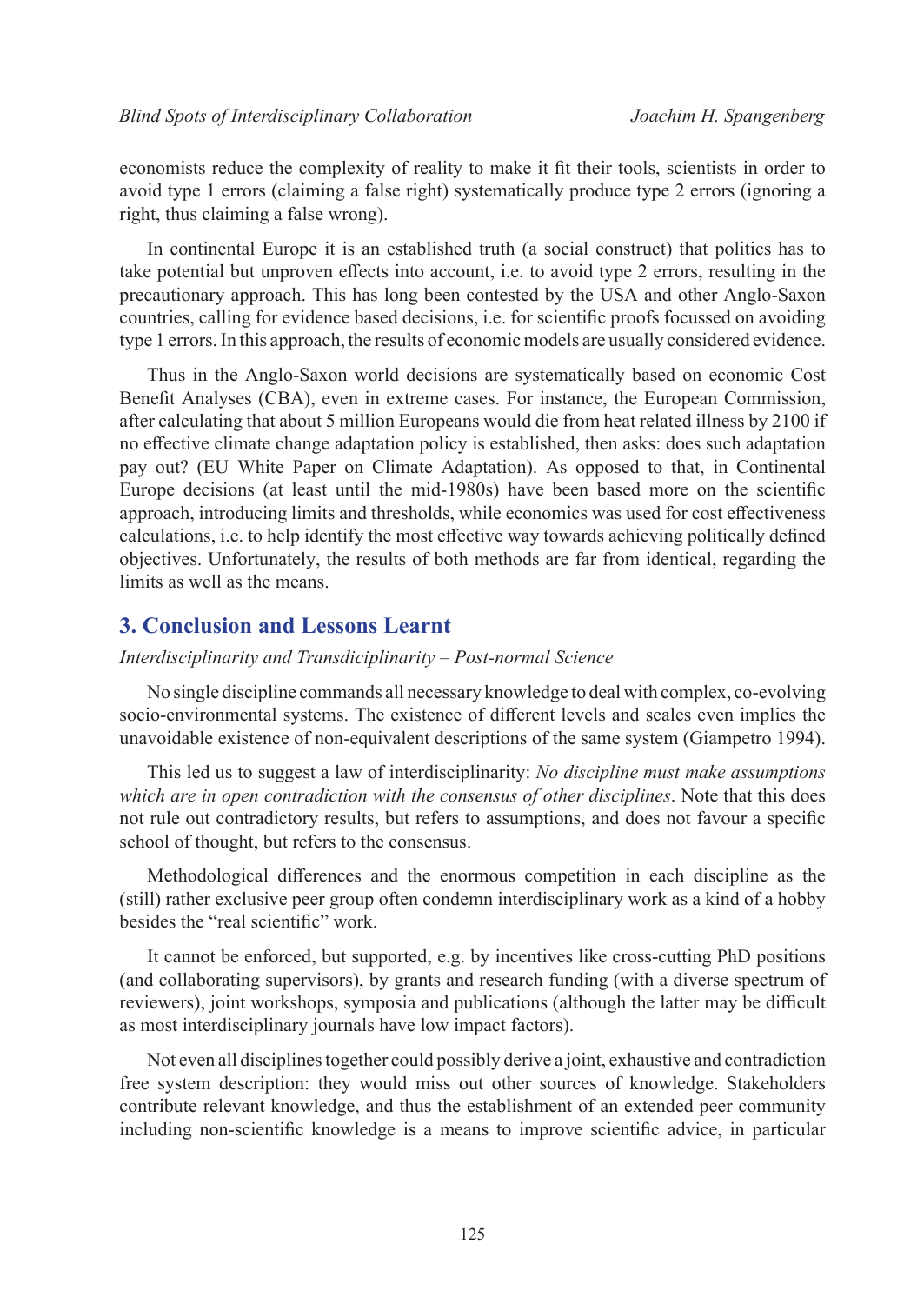when knowledge is incomplete, stakes are high, values disputed and decisions urgent. Funtowicz and Ravetz (1993) describe this as the typical situation requiring a post-normal science approach as described above.

### *Living with Complexity*

In order to address contemporary issues, economics and biosciences need to expand their empirical relevance by introducing more and more realistic and thus more complex assumptions into their models (Munda 2004). Currently, the systems, the mental models used in bio-sciences are usually dynamic or, at best, self organising systems not easy to simulate in computer models and ruling out predictions (hence the boom in scenario development as an alternative means of exploring the future). However, despite their inherent unpredictability, only the latter are based on a level of system complexity corresponding to one of the systems they intend to describe.

*"The context provides the meaning, and the context is legitimately different between disciplines. No discipline can claim the "right" view."*

The challenge to economics is even larger: on the one hand, economic models are usually simpler, despite all their sophistication in details, based on equilibrium calculations and representing fully determined, predictable worlds. Dynamic models are rare, self-organisation models exotic, for a (non-scientific but plausible) reason: economists and the profession as a whole gain much of their reputation, influence and funding from their advisory function, based on model predictions given that it is hard to acknowledge the insufficiency of existing models, and the inability of better models to provide predictions.

Secondly, economics (like the other social sciences) deals with a more complex system than physics or chemistry. In self-organising systems the system as such can learn; this is hardly true when it comes to its system elements, in complex evolving social systems, and partly in ecological systems, the individual elements can learn, in social systems by reflective behaviour. This causes an even higher degree of complexity, making the gap between theory and reality even wider. Thus the challenge is to progress towards reflexively complex systems, and combine systems learning (usually for bio-geochemical systems without reflexive agents) with learning processes of (some of) the system elements (Spangenberg 2014).

For both ecology and economics, learning to deal with complex evolving systems is a necessity on the macro level (macroecology, macroeconomics). This also has impacts on the internal situation of the disciplines: in both, today the micro perspective dominates. All too often attempts are made to derive macro level system descriptions from a micro level perspective, ignoring the fact that the emerging properties on higher system levels condemn every attempt in this respect to partial and inconclusive results as far as the macro system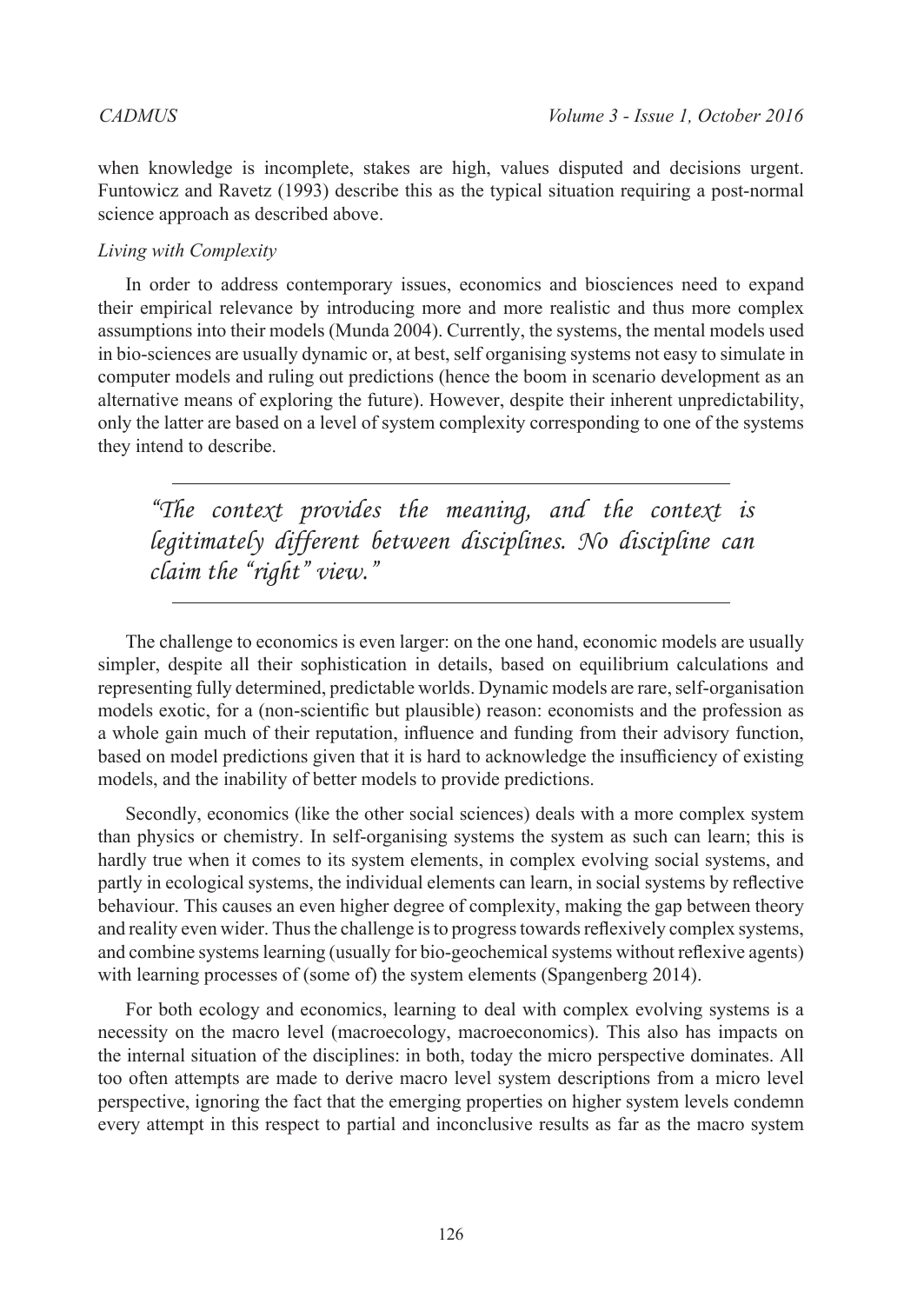is concerned. On the contrary, if micro level systems, genomes or companies, had been analysed in terms of the macro level context, many past errors could have been avoided.

This will require learning to think outside of the box, to understand that the context provides the meaning, and the context is legitimately different between disciplines. No discipline can claim the "right" view, although the specific competences should be respected.

#### *Mutual Respect and the Need for a Common Language*

As mentioned in the analysis, a joint dedication can lead to mutual respect and an uncritical adoption of each other's views. The challenge is here to progress from imitation to an enlightened collaboration, to a mutual respect based on understanding. To express this joint understanding, a common language is needed, usually the language of everyday communication (a common language without jargon).

However, beyond the everyday language, some classifications, some ideas about the relationship of different disciplines are necessary. We found the DPSIR system (driving forces, pressure, state, impacts, responses) to be such a structure, not as a causal circle, but as didactical tool to come to grips with complexity. It helps to see complementarities and mutual dependencies between sciences, economics, political science and other disciplines.

A different but similarly helpful didactical tool has been the Prism of Sustainability, which illustrates the distribution of themes, agents and disciplines in sustainability research and decision making. In particular, it highlights the linkages, the need for interdisciplinary collaboration as a condition for effective sustainability science. Other tools may do the same service.

#### *Understanding the Basics of other Disciplines*

A condition for successful communication is the ability to express the results of one's own research in the language of the partners, in terminology and analytical categories. Such language skills are hard to learn once someone is absorbed by the disciplinary treadmill—the best option may be a *studium generale* in the first year of academic education providing a joint basis between the disciplines.

#### *Education is Philosophy and Theory of Science*

Finally, as the extended reference to the philosophy of science intended to illustrate, a qualified education in the theory and philosophy of science, pretty unusual in current academic education, may provide the means to arrive at a joint view, put results in perspective and in particular avoid mistakes which are not on the methodological, but on the systemic level. Category errors, method choice errors and the like are easily avoided if the basics are clear and the scholar is aware of them.

*Author Contact Information Email: [joachim.spangenberg@gmail.com](mailto:joachim.spangenberg%40gmail.com?subject=)*